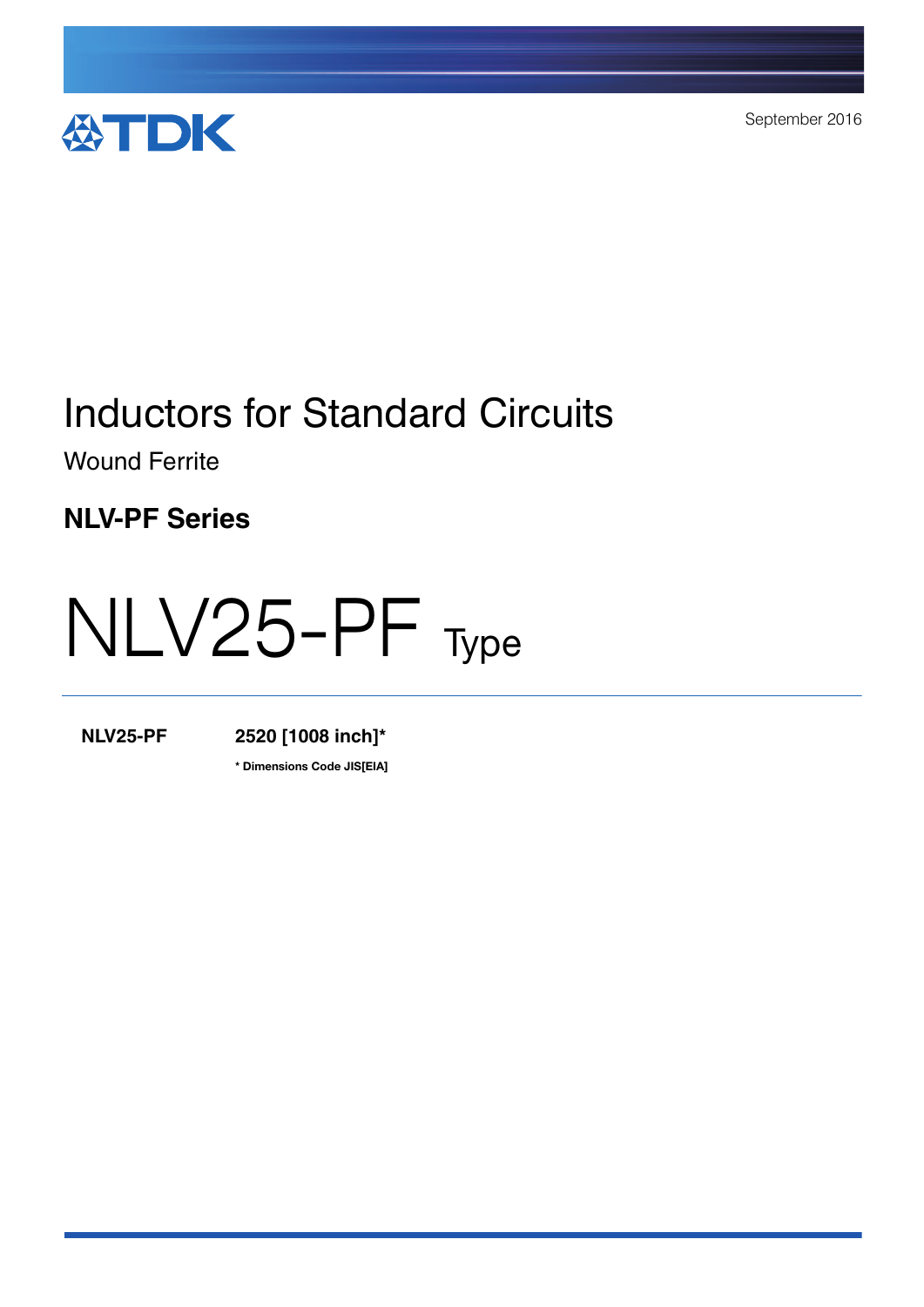

### **REMINDERS FOR USING THESE PRODUCTS**

Before using these products, be sure to request the delivery specifications.

### **SAFETY REMINDERS**

Please pay sufficient attention to the warnings for safe designing when using these products.

|                                                                                                                                                                                                                                                                                                                                                                                                                                                                                                                                                                                                                                                                                                                                                                                                                                                                     | <b>REMINDERS</b>                                                                                                                                                                                                                                                                               |
|---------------------------------------------------------------------------------------------------------------------------------------------------------------------------------------------------------------------------------------------------------------------------------------------------------------------------------------------------------------------------------------------------------------------------------------------------------------------------------------------------------------------------------------------------------------------------------------------------------------------------------------------------------------------------------------------------------------------------------------------------------------------------------------------------------------------------------------------------------------------|------------------------------------------------------------------------------------------------------------------------------------------------------------------------------------------------------------------------------------------------------------------------------------------------|
| $\circlearrowright$ The storage period is less than 6 months. Be sure to follow the storage conditions (Temperature: 5 to 40°C, Humidity: 10 to 75% RH or<br>less).<br>If the storage period elapses, the soldering of the terminal electrodes may deteriorate.                                                                                                                                                                                                                                                                                                                                                                                                                                                                                                                                                                                                     |                                                                                                                                                                                                                                                                                                |
| $\bigcirc$ Do not use or store in locations where there are conditions such as gas corrosion (salt, acid, alkali, etc.).                                                                                                                                                                                                                                                                                                                                                                                                                                                                                                                                                                                                                                                                                                                                            |                                                                                                                                                                                                                                                                                                |
| ◯ Before soldering, be sure to preheat components.<br>The preheating temperature should be set so that the temperature difference between the solder temperature and chip temperature<br>does not exceed 150°C.                                                                                                                                                                                                                                                                                                                                                                                                                                                                                                                                                                                                                                                     |                                                                                                                                                                                                                                                                                                |
| $\bigcirc$ Soldering corrections after mounting should be within the range of the conditions determined in the specifications.<br>If overheated, a short circuit, performance deterioration, or lifespan shortening may occur.                                                                                                                                                                                                                                                                                                                                                                                                                                                                                                                                                                                                                                      |                                                                                                                                                                                                                                                                                                |
| $\bigcirc$ When embedding a printed circuit board where a chip is mounted to a set, be sure that residual stress is not given to the chip due to<br>the overall distortion of the printed circuit board and partial distortion such as at screw tightening portions.                                                                                                                                                                                                                                                                                                                                                                                                                                                                                                                                                                                                |                                                                                                                                                                                                                                                                                                |
| Self heating (temperature increase) occurs when the power is turned ON, so the tolerance should be sufficient for the set thermal<br>design.                                                                                                                                                                                                                                                                                                                                                                                                                                                                                                                                                                                                                                                                                                                        |                                                                                                                                                                                                                                                                                                |
| $\bigcirc$ Carefully lay out the coil for the circuit board design of the non-magnetic shield type.<br>A malfunction may occur due to magnetic interference.                                                                                                                                                                                                                                                                                                                                                                                                                                                                                                                                                                                                                                                                                                        |                                                                                                                                                                                                                                                                                                |
| $\bigcirc$ Use a wrist band to discharge static electricity in your body through the grounding wire.                                                                                                                                                                                                                                                                                                                                                                                                                                                                                                                                                                                                                                                                                                                                                                |                                                                                                                                                                                                                                                                                                |
| $\bigcirc$ Do not expose the products to magnets or magnetic fields.                                                                                                                                                                                                                                                                                                                                                                                                                                                                                                                                                                                                                                                                                                                                                                                                |                                                                                                                                                                                                                                                                                                |
| $\bigcirc$ Do not use for a purpose outside of the contents regulated in the delivery specifications.                                                                                                                                                                                                                                                                                                                                                                                                                                                                                                                                                                                                                                                                                                                                                               |                                                                                                                                                                                                                                                                                                |
| $\circlearrowright$ The products listed on this catalog are intended for use in general electronic equipment (AV equipment, telecommunications<br>equipment, home appliances, amusement equipment, computer equipment, personal equipment, office equipment, measurement<br>equipment, industrial robots) under a normal operation and use condition.<br>The products are not designed or warranted to meet the requirements of the applications listed below, whose performance and/or<br>quality require a more stringent level of safety or reliability, or whose failure, malfunction or trouble could cause serious damage to<br>society, person or property.<br>If you intend to use the products in the applications listed below or if you have special requirements exceeding the range or conditions<br>set forth in the each catalog, please contact us. |                                                                                                                                                                                                                                                                                                |
| (1) Aerospace/Aviation equipment<br>(2) Transportation equipment (cars, electric trains, ships, etc.)<br>(3) Medical equipment<br>(4) Power-generation control equipment<br>(5) Atomic energy-related equipment<br>(6) Seabed equipment<br>(7) Transportation control equipment<br>When designing your equipment even for general-purpose applications, you are kindly requested to take into consideration securing<br>protection circuit/device or providing backup circuits in your equipment.                                                                                                                                                                                                                                                                                                                                                                   | (8) Public information-processing equipment<br>(9) Military equipment<br>(10) Electric heating apparatus, burning equipment<br>(11) Disaster prevention/crime prevention equipment<br>(12) Safety equipment<br>(13) Other applications that are not considered general-purpose<br>applications |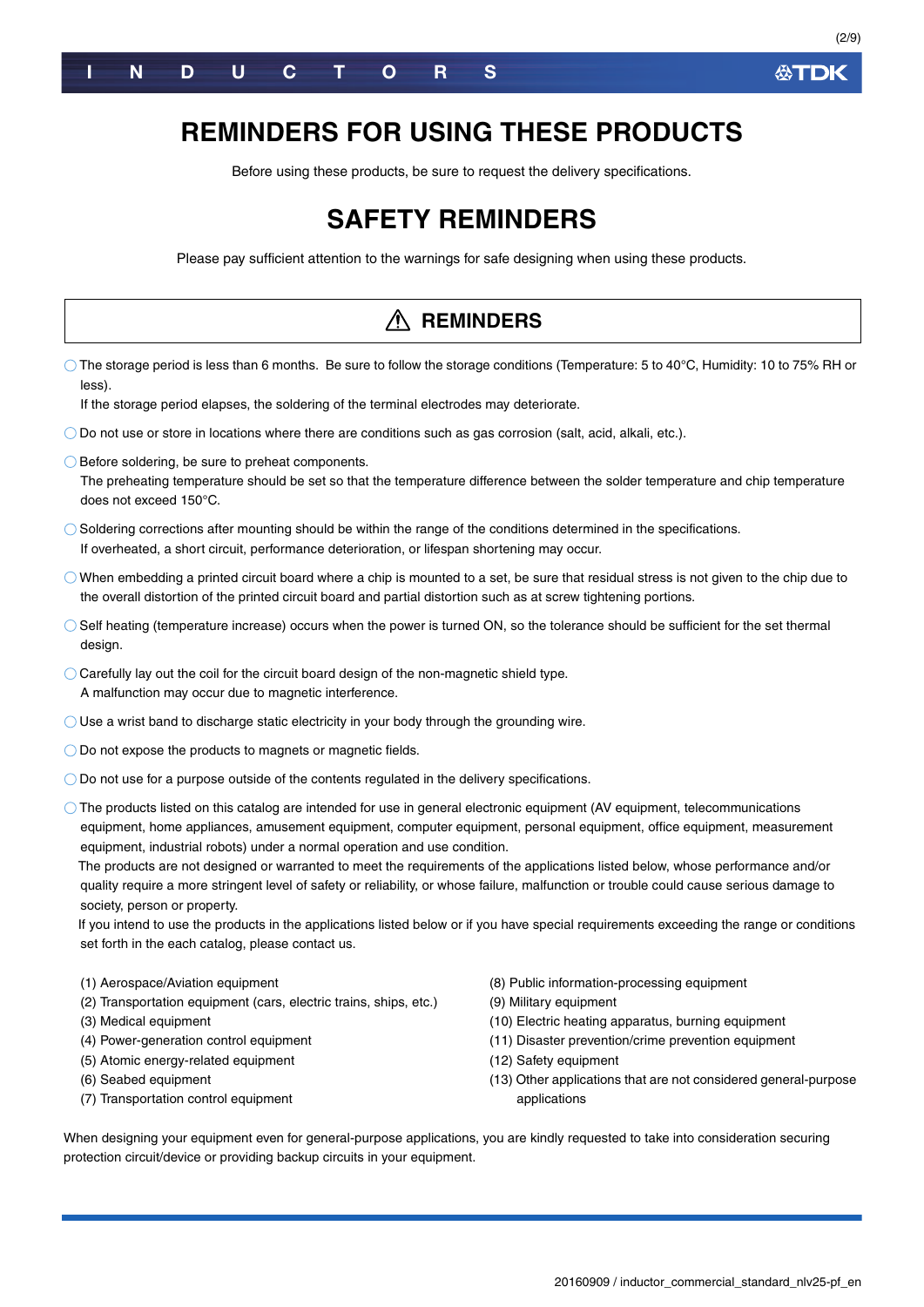### **Inductors for Standard Circuits**

#### **Wound Ferrite**

# **Overview of NLV25-PF Type**

#### **FEATURES**

 $\bigcirc$  Resin mold type wound inductor for standard circuits.

- $\circ$  E-12 Series, wide lineup compatible with J ( $\pm$ 5%) tolerance, can be used for applications that need to meet strict L tolerance such as filter circuits.
- Has excellent inductance temperature characteristics in the operating temperature range.

#### **APPLICATION**

Smart meters, AV equipment, xDSL, electronic devices for communications infrastructure such as mobile base stations, industrial equipment, other

#### **PART NUMBER CONSTRUCTION**



#### **OPERATING TEMPERATURE RANGE, PACKAGE QUANTITY, PRODUCT WEIGHT**

|             |                           | Temperature range               | Package quantity | Individual weight |
|-------------|---------------------------|---------------------------------|------------------|-------------------|
| <b>Type</b> | Operating<br>temperature* | <b>Storage</b><br>temperature** |                  |                   |
|             | $(^\circ$ C)              | $^{\circ}$ C)                   | (pieces/reel)    | (mq)              |
| NLV25-PF    | $-40$ to $+105$           | $-40$ to $+105$                 | 2000             | 25                |

Operating temperature range includes self-temperature rise.

The Storage temperature range is for after the circuit board is mounted.

RoHS Directive Compliant Product: See the following for more details.https://product.tdk.com/info/en/environment/rohs/index.html

Halogen-free: Indicates that Cl content is less than 900ppm, Br content is less than 900ppm, and that the total Cl and Br content is less than 1500ppm.

t Please be sure to request delivery specifications that provide further details on the features and specifications of the products for proper and safe use. Please note that the contents may change without any prior notice due to reasons such as upgrading.

∰TDK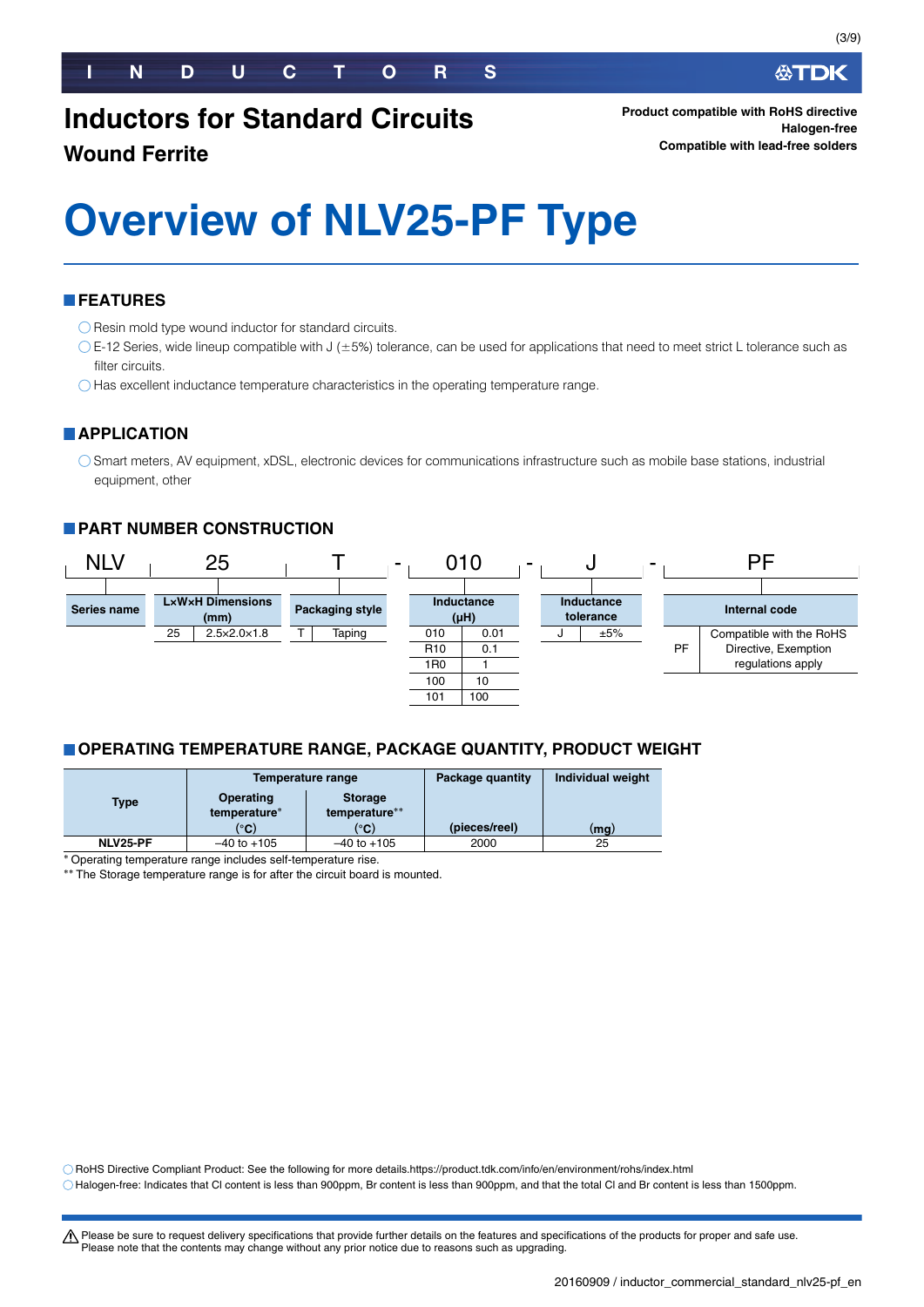#### **RECOMMENDED REFLOW PROFILE**



t: Time

| <b>Preheating</b>    |                 | Soldering  |                 | Peak  |                 |          |
|----------------------|-----------------|------------|-----------------|-------|-----------------|----------|
| Temp.<br><b>Time</b> |                 | Temp.      | <b>Time</b>     | Temp. | <b>Time</b>     |          |
| T1                   |                 |            | Т3              |       |                 | t3       |
| $150^{\circ}$ C      | $180^{\circ}$ C | 90 to 120s | $230^{\circ}$ C | 40s   | $255^{\circ}$ C | 10s max. |

Please be sure to request delivery specifications that provide further details on the features and specifications of the products for proper and safe use.<br>Please note that the contents may change without any prior notice d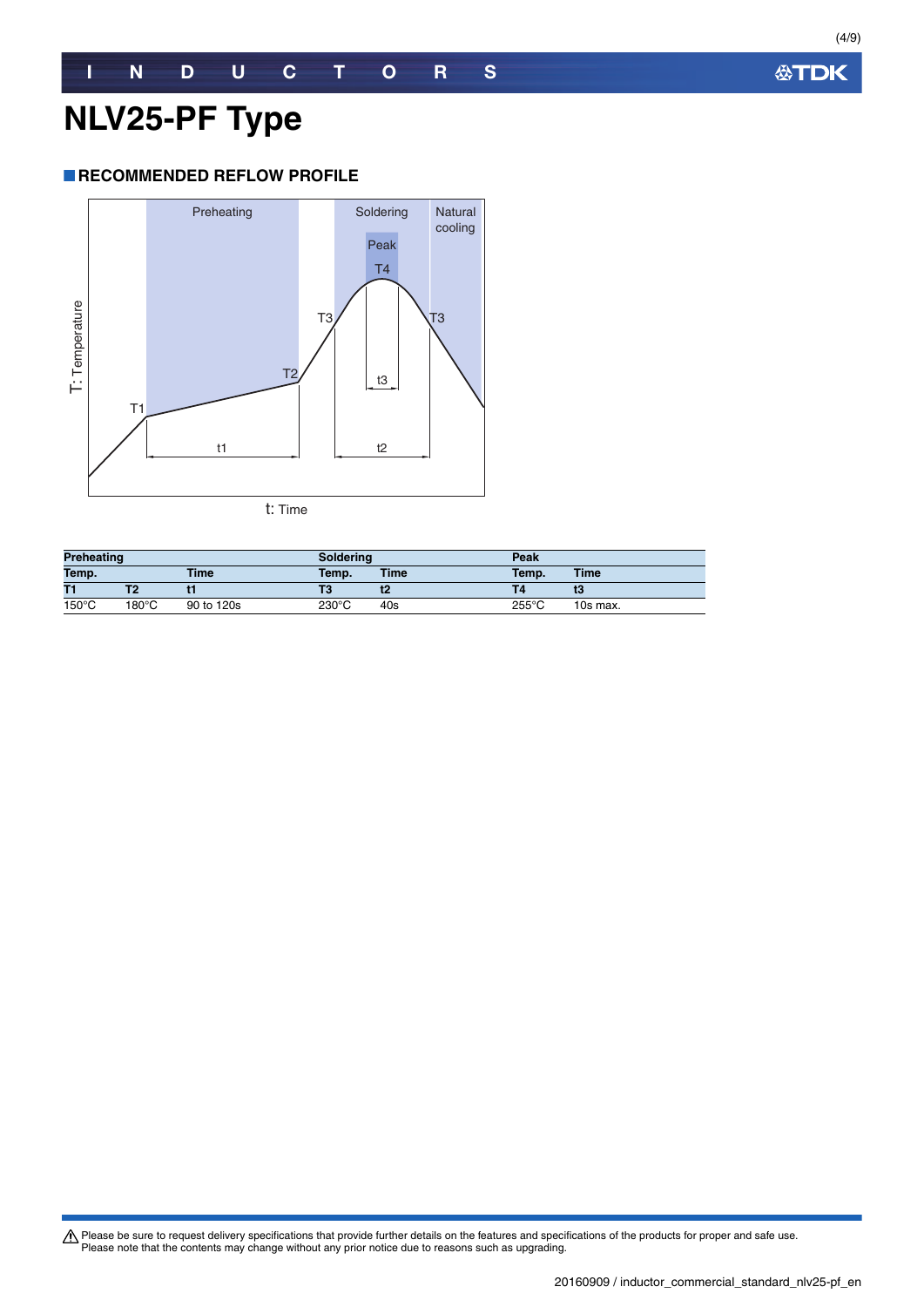**公TDK** 

### **NLV25-PF Type**

#### **SHAPE & DIMENSIONS**





Dimensions in mm

#### **RECOMMENDED LAND PATTERN**



Dimensions in mm

Please be sure to request delivery specifications that provide further details on the features and specifications of the products for proper and safe use.<br>Please note that the contents may change without any prior notice d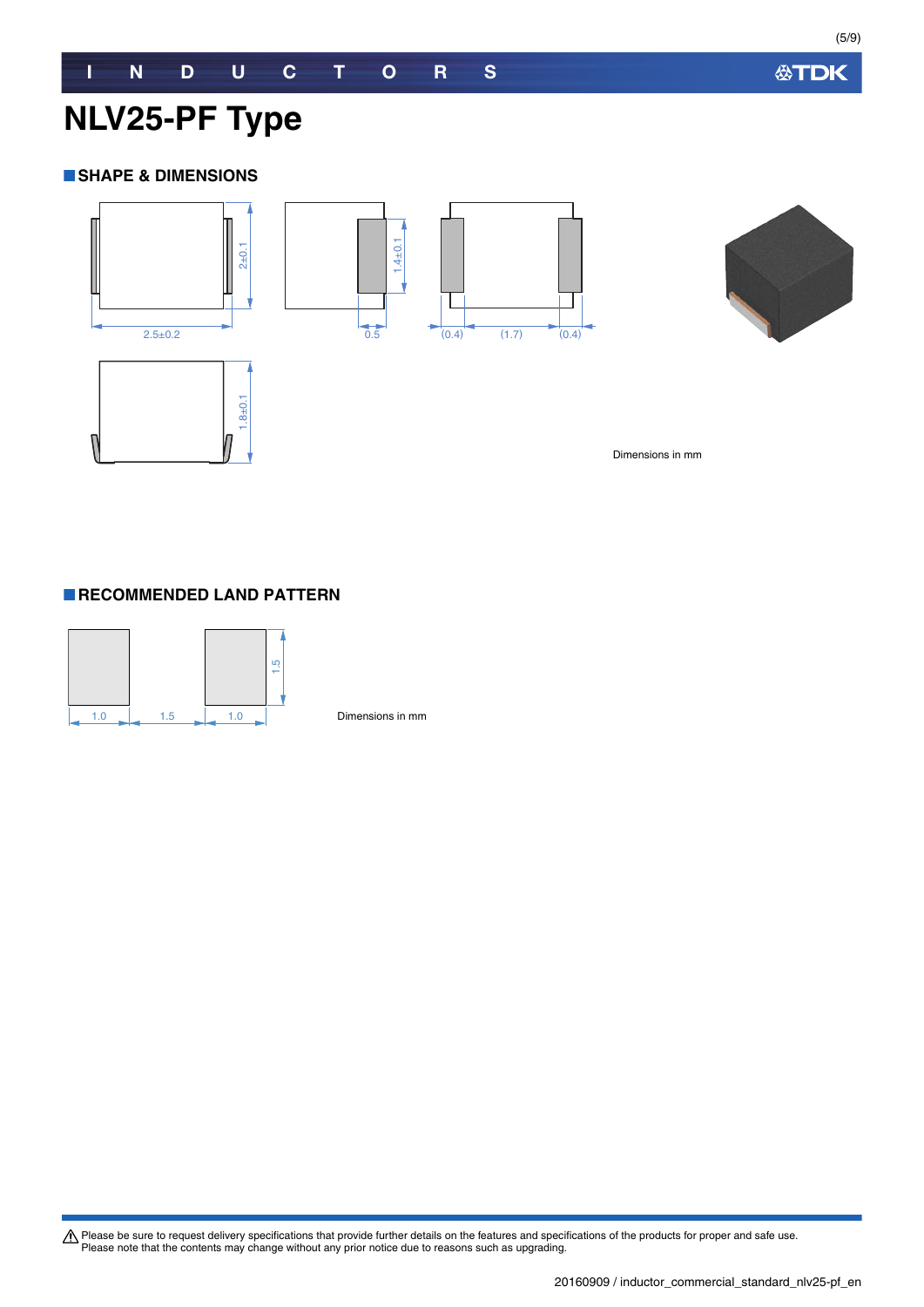### **NLV25-PF Type**

#### **ELECTRICAL CHARACTERISTICS**

#### **CHARACTERISTICS SPECIFICATION TABLE**

|                  |                  | Q               | L. Q measuring<br>frequency | Self-resonant<br>frequency | <b>DC</b> resistance | Rated current* | Part No.       |
|------------------|------------------|-----------------|-----------------------------|----------------------------|----------------------|----------------|----------------|
| (µH)             | <b>Tolerance</b> | min.            | (MHz)                       | (MHz)min.                  | $(\Omega)$ max.      | (mA)max.       |                |
| 0.01             | ±5%              | 15              | 100                         | 2150                       | 0.26                 | 530            | NLV25T-010J-PF |
| 0.012            | ±5%              | 15              | 100                         | 2050                       | 0.27                 | 500            | NLV25T-012J-PF |
| 0.015            | ±5%              | 15              | 100                         | 2000                       | 0.29                 | 480            | NLV25T-015J-PF |
| 0.018            | ±5%              | 15              | 100                         | 1850                       | 0.31                 | 450            | NLV25T-018J-PF |
| 0.022            | ±5%              | 15              | 100                         | 1650                       | 0.37                 | 420            | NLV25T-022J-PF |
| 0.027            | ±5%              | 15              | 100                         | 1550                       | 0.4                  | 410            | NLV25T-027J-PF |
| 0.033            | ±5%              | 20              | 100                         | 1450                       | 0.42                 | 400            | NLV25T-033J-PF |
| 0.039            | ±5%              | 20              | 100                         | 1350                       | 0.45                 | 380            | NLV25T-039J-PF |
| 0.047            | ±5%              | 20              | 100                         | 1200                       | 0.5                  | 360            | NLV25T-047J-PF |
| 0.056            | ±5%              | 20              | 100                         | 1100                       | 0.6                  | 340            | NLV25T-056J-PF |
| 0.068            | ±5%              | 20              | 100                         | 1050                       | 0.65                 | 320            | NLV25T-068J-PF |
| 0.082            | ±5%              | 20              | 100                         | 900                        | 0.75                 | 300            | NLV25T-082J-PF |
| 0.1              | ±5%              | 20              | 100                         | 800                        | 0.8                  | 280            | NLV25T-R10J-PF |
| 0.12             | ±5%              | 30              | 25.2                        | 700                        | 0.3                  | 550            | NLV25T-R12J-PF |
| 0.15             | ±5%              | 30              | 25.2                        | 550                        | 0.35                 | 500            | NLV25T-R15J-PF |
| 0.18             | ±5%              | 30              | 25.2                        | 500                        | 0.4                  | 460            | NLV25T-R18J-PF |
| 0.22             | ±5%              | 30              | 25.2                        | 450                        | 0.5                  | 430            | NLV25T-R22J-PF |
| 0.27             | ±5%              | 30              | 25.2                        | 425                        | 0.55                 | 420            | NLV25T-R27J-PF |
| 0.33             | ±5%              | $\overline{30}$ | 25.2                        | 400                        | 0.6                  | 400            | NLV25T-R33J-PF |
| 0.39             | ±5%              | 30              | 25.2                        | 375                        | 0.65                 | 375            | NLV25T-R39J-PF |
| 0.47             | ±5%              | 30              | 25.2                        | 350                        | 0.68                 | 350            | NLV25T-R47J-PF |
| 0.56             | ±5%              | 30              | 25.2                        | 325                        | 0.75                 | 325            | NLV25T-R56J-PF |
| 0.68             | $\pm 5\%$        | 30              | 25.2                        | 300                        | 0.85                 | 300            | NLV25T-R68J-PF |
| 0.82             | ±5%              | 30              | 25.2                        | 260                        | $\mathbf{1}$         | 260            | NLV25T-R82J-PF |
| 1                | ±5%              | $\overline{30}$ | 7.96                        | $\overline{245}$           | 1.1                  | 245            | NLV25T-1R0J-PF |
| 1.2              | ±5%              | 30              | 7.96                        | 230                        | 1.2                  | 230            | NLV25T-1R2J-PF |
| 1.5              | ±5%              | 30              | 7.96                        | 182                        | 1.3                  | 220            | NLV25T-1R5J-PF |
| 1.8              | ±5%              | 30              | 7.96                        | $\frac{135}{2}$            | 1.45                 | 210            | NLV25T-1R8J-PF |
| $\overline{2.2}$ | $\pm 5\%$        | 30              | 7.96                        | 105                        | 1.55                 | 200            | NLV25T-2R2J-PF |
| 2.7              | ±5%              | 30              | 7.96                        | 70                         | 1.7                  | 195            | NLV25T-2R7J-PF |
| 3.3              | ±5%              | 30              | 7.96                        | $\overline{55}$            | 1.9                  | 185            | NLV25T-3R3J-PF |
| 3.9              | ±5%              | 30              | 7.96                        | 48                         | 2.1                  | 180            | NLV25T-3R9J-PF |
| 4.7              | ±5%              | 30              | 7.96                        | 43                         | 2.3                  | 175            | NLV25T-4R7J-PF |
| 5.6              | ±5%              | $\overline{25}$ | 7.96                        | 42                         | 2.5                  | 170            | NLV25T-5R6J-PF |
| 6.8              | ±5%              | $\overline{25}$ | 7.96                        | 39                         | $\overline{2.7}$     | 165            | NLV25T-6R8J-PF |
| 8.2              | ±5%              | $\overline{25}$ | 7.96                        | 36                         | 3.05                 | 160            | NLV25T-8R2J-PF |
| 10               | ±5%              | $\overline{25}$ | 2.52                        | 33                         | 3.5                  | 155            | NLV25T-100J-PF |
| 12               | ±5%              | 25              | 2.52                        | 30                         | 3.8                  | 150            | NLV25T-120J-PF |
| 15               | ±5%              | 25              | 2.52                        | 26                         | 4.4                  | 140            | NLV25T-150J-PF |
| 18               | ±5%              | 25              | 2.52                        | 24                         | 4.8                  | 130            | NLV25T-180J-PF |
| 22               | ±5%              | 25              | 2.52                        | $\overline{22}$            | 5.5                  | 125            | NLV25T-220J-PF |
| 27               | ±5%              | $\overline{25}$ | 2.52                        | $\overline{21}$            | 6.3                  | 115            | NLV25T-270J-PF |
| 33               | ±5%              | 25              | 2.52                        | 20                         | 7.1                  | 110            | NLV25T-330J-PF |
| 39               | ±5%              | $\overline{20}$ | 2.52                        | 18                         | 9.5                  | 90             | NLV25T-390J-PF |
| 47               | $\pm 5\%$        | 20              | 2.52                        | 17                         | 11.1                 | 80             | NLV25T-470J-PF |
| 56               | ±5%              | 20              | 2.52                        | 16                         | 12.1                 | 75             | NLV25T-560J-PF |
| 68               | ±5%              | 20              | 2.52                        | 15                         | 16.6                 | 70             | NLV25T-680J-PF |
| 82               | ±5%              | 20              | 2.52                        | 13                         | 19                   | 66             | NLV25T-820J-PF |
| 100              | ±5%              | 15              | 0.796                       | 12                         | 21                   | 60             | NLV25T-101J-PF |

\* Rated current: smaller value of either Idc1 or Idc2.

Idc1: When based on the inductance change rate (10% below the initial L value)

Idc2: When based on the temperature increase (Temperature increase of 20°C by self heating)

○ Measurement equipment

| Measurement item        | Product No.                         | Manufacturer          |  |  |
|-------------------------|-------------------------------------|-----------------------|--|--|
| L. Q                    | 4191A+16092A<br>4194A+16085A+16093B | Keysight Technologies |  |  |
| Self-resonant frequency | 8753C                               | Keysight Technologies |  |  |
| DC resistance           | VP-2941A                            | Panasonic             |  |  |
|                         |                                     |                       |  |  |

\* Equivalent measurement equipment may be used.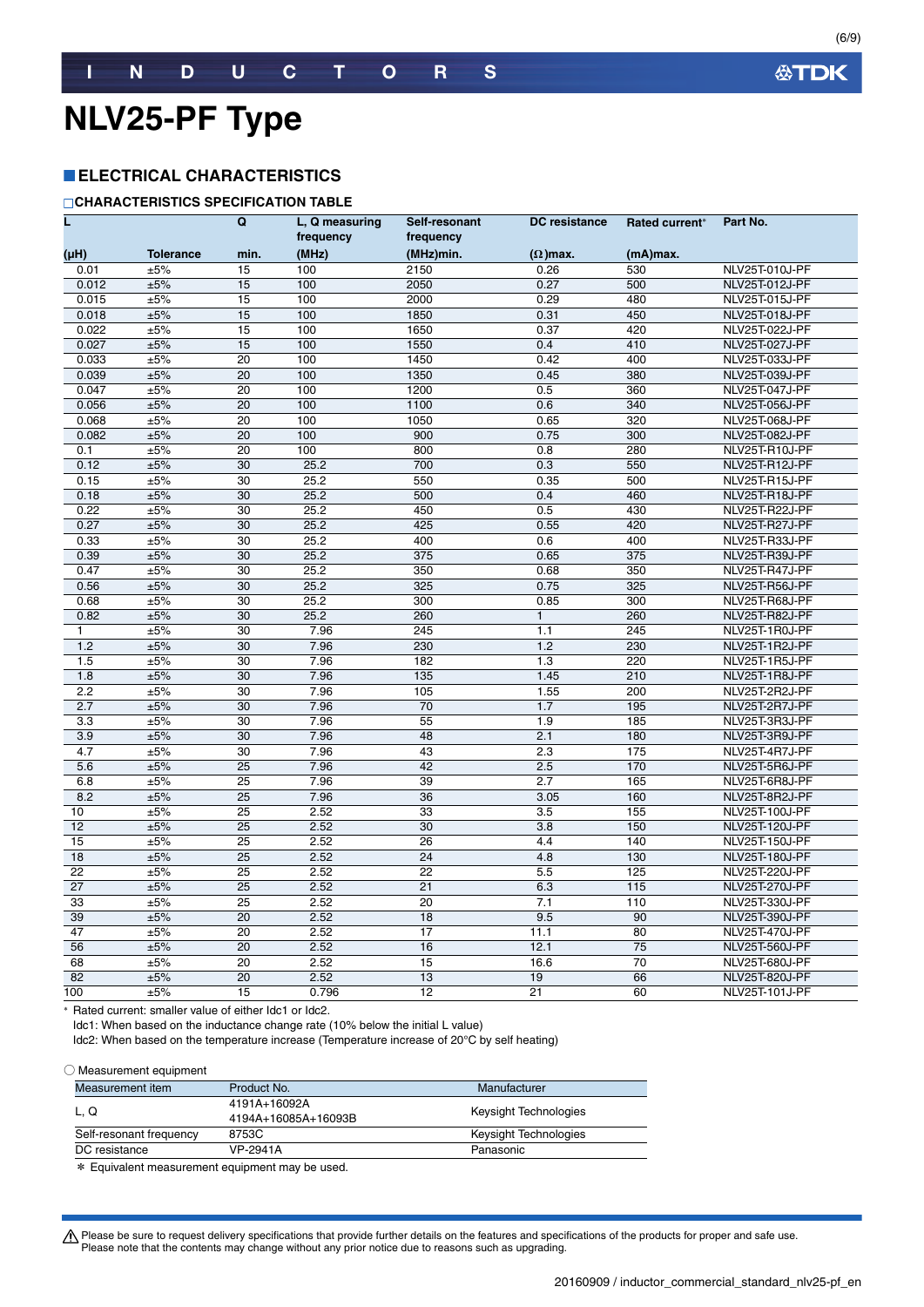#### **ELECTRICAL CHARACTERISTICS**

#### **L FREQUENCY CHARACTERISTICS GRAPH**



| Product No. | Manufacturer          |
|-------------|-----------------------|
| 4291A       | Keysight Technologies |
| 4294A       | Keysight Technologies |
| .           |                       |

\* Equivalent measurement equipment may be used.

Please be sure to request delivery specifications that provide further details on the features and specifications of the products for proper and safe use.<br>Please note that the contents may change without any prior notice d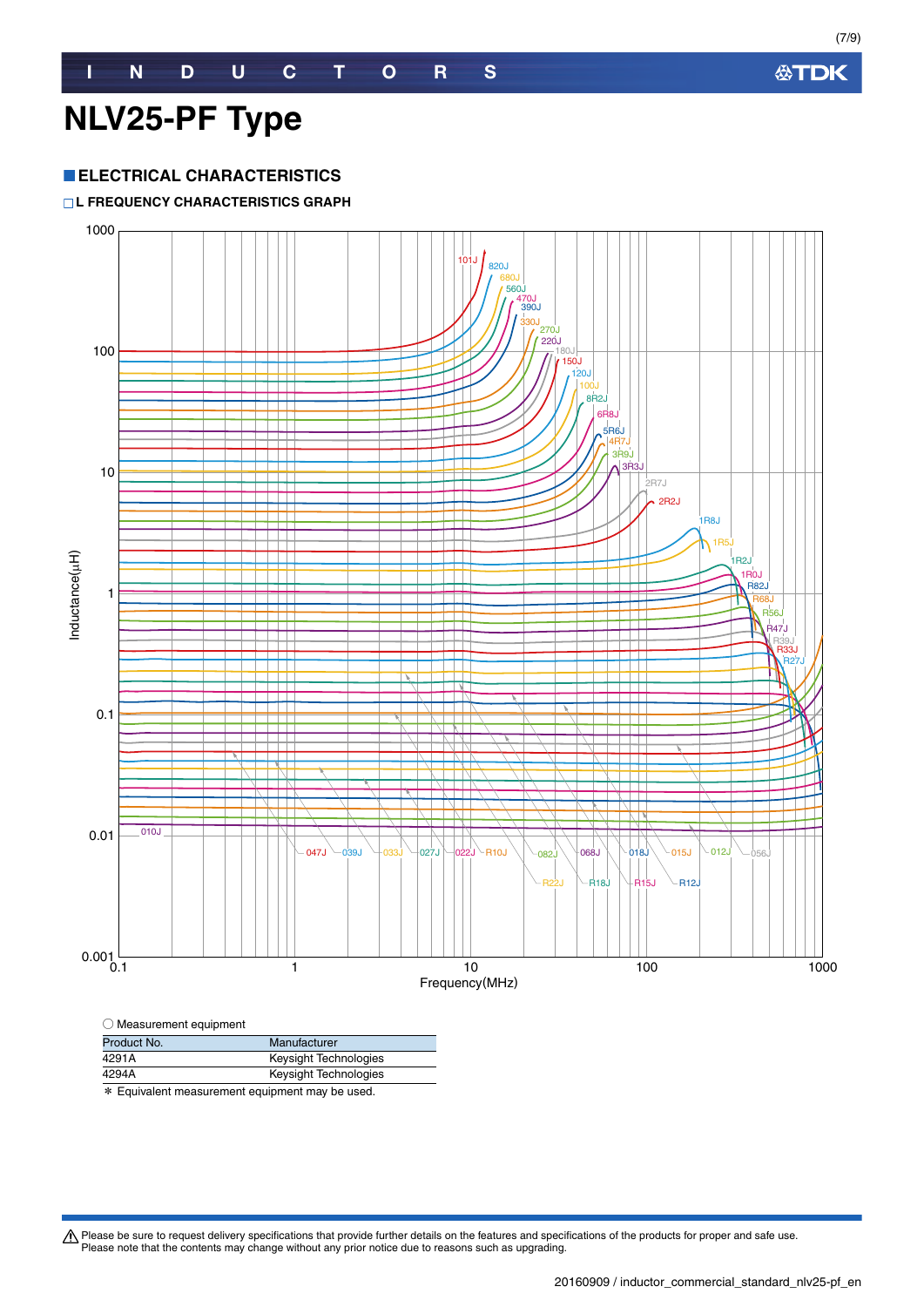#### **ELECTRICAL CHARACTERISTICS**

#### **Q FREQUENCY CHARACTERISTICS GRAPH**



| $\bigcirc$ Measurement equipment |  |
|----------------------------------|--|
|----------------------------------|--|

| Product No. | Manufacturer                                          |
|-------------|-------------------------------------------------------|
| 4291A       | Keysight Technologies                                 |
| 4294A       | Keysight Technologies                                 |
|             | <b>W</b> Equivalent moonurament equipment mou he used |

\* Equivalent measurement equipment may be used.

Please be sure to request delivery specifications that provide further details on the features and specifications of the products for proper and safe use.<br>Please note that the contents may change without any prior notice d